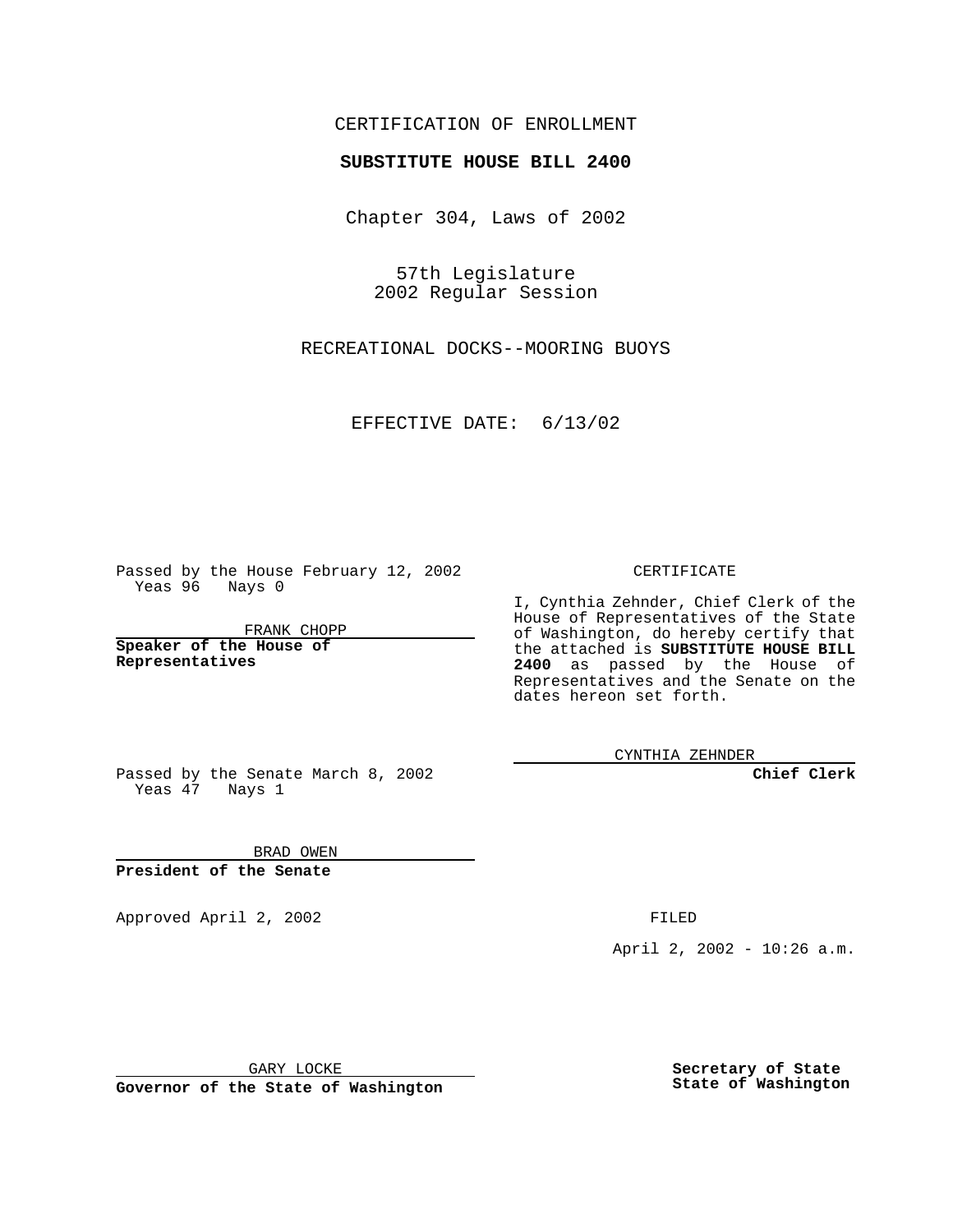## **SUBSTITUTE HOUSE BILL 2400** \_\_\_\_\_\_\_\_\_\_\_\_\_\_\_\_\_\_\_\_\_\_\_\_\_\_\_\_\_\_\_\_\_\_\_\_\_\_\_\_\_\_\_\_\_\_\_

\_\_\_\_\_\_\_\_\_\_\_\_\_\_\_\_\_\_\_\_\_\_\_\_\_\_\_\_\_\_\_\_\_\_\_\_\_\_\_\_\_\_\_\_\_\_\_

Passed Legislature - 2002 Regular Session

## **State of Washington 57th Legislature 2002 Regular Session**

**By** House Committee on Natural Resources (originally sponsored by Representatives Eickmeyer, Buck, Doumit, Sump, Jackley, Rockefeller, Dunn, McDermott and Haigh; by request of Department of Natural Resources)

Read first time 01/25/2002. Referred to Committee on .

1 AN ACT Relating to installing recreational docks and mooring buoys; 2 and amending RCW 79.90.105.

3 BE IT ENACTED BY THE LEGISLATURE OF THE STATE OF WASHINGTON:

4 **Sec. 1.** RCW 79.90.105 and 2001 c 277 s 1 are each amended to read 5 as follows:

6 (1) The abutting residential owner to state-owned shorelands, 7 tidelands, or related beds of navigable waters, other than harbor 8 areas, may install and maintain without charge a dock on such areas if 9 used exclusively for private recreational purposes and the area is not 10 subject to prior rights, including any rights of upland, tideland, or 11 shoreland owners as provided in RCW 79.94.070, 79.94.260, 79.94.280, 12 and 79.95.010. The dock cannot be sold or leased separately from the 13 upland residence. The dock cannot be used to moor boats for commercial 14 or residential use. This permission is subject to applicable local, 15 state, and federal rules and regulations governing location, design, 16 construction, size, and length of the dock. ((This permission may be 17 revoked by the department upon finding of public necessity which is 18 <del>limited to the protection of waterward access or ingress rights of</del> 19 other landowners or public health and safety. The revocation may be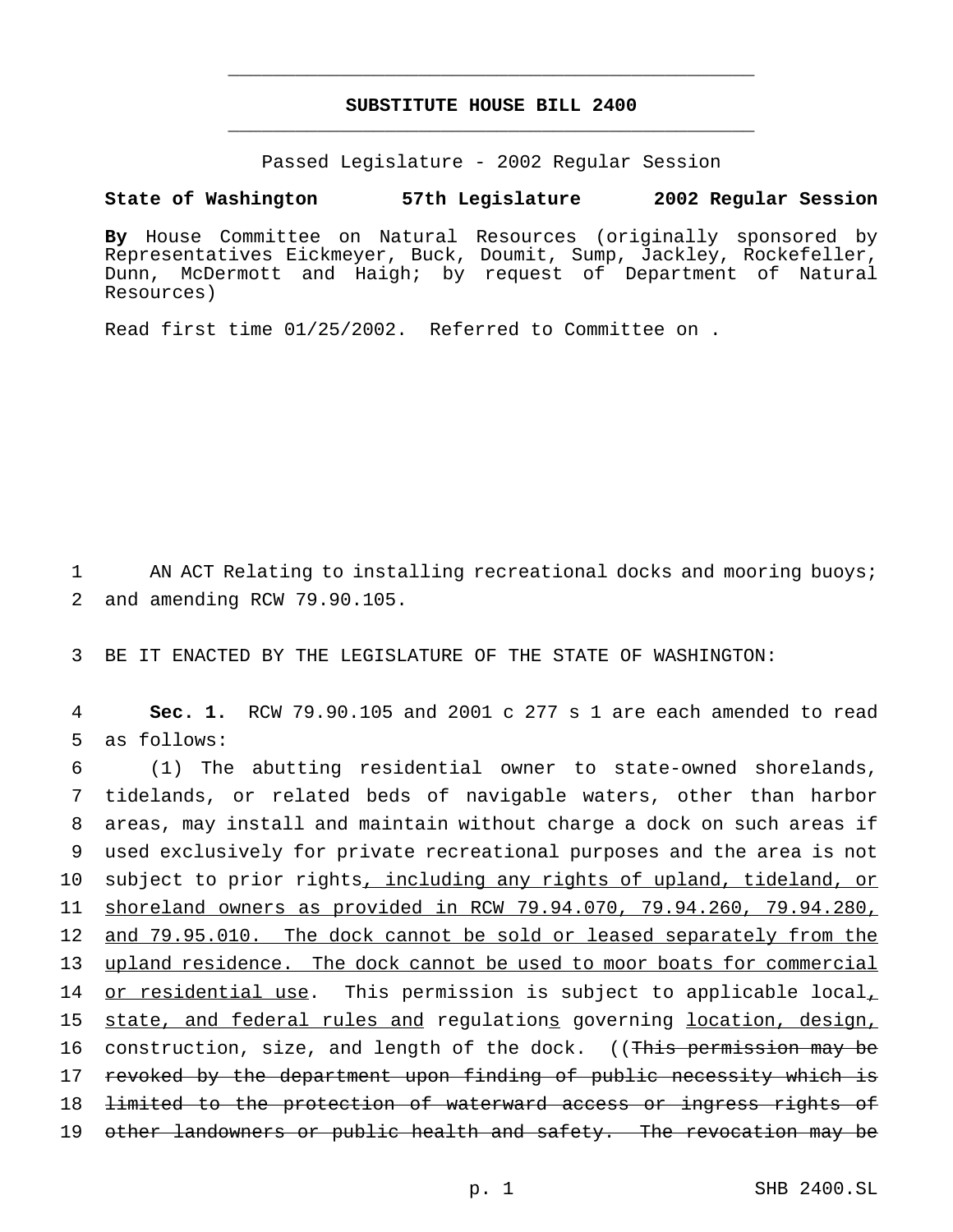1 appealed as an adjudicative proceeding under chapter 34.05 RCW, the 2 administrative procedure act.)) Nothing in this ((section)) subsection 3 (1) prevents the abutting owner from obtaining a lease if otherwise 4 provided by law.

5 (2) The abutting residential owner to state-owned shorelands, 6 tidelands, or related beds of navigable waters, other than harbor 7 areas, may ((anchor to)) install and maintain a mooring buoy((s)) 8 without charge if the boat that is ((anchored)) moored to the buoy is 9 used for private recreational purposes  $((and))_+$  the area is not subject 10 to prior rights, including any rights of upland, tideland, or shoreland 11 owners as provided in RCW 79.94.070, 79.94.260, 79.94.280, and 12 79.95.010, and the buoy will not obstruct the use of mooring buoys 13 previously authorized by the department.

14 (a) The buoy must be located as near to the upland residence as 15 practical, consistent with applicable rules and regulations and the 16 provisions of this section. The buoy must be located, or relocated if 17 necessary, to accommodate the use of lawfully installed and maintained 18 buoys.

19 (b) If two or more residential owners, who otherwise qualify for 20 free use under the provisions of this section, are in dispute over 21 assertion of rights to install and maintain a mooring buoy in the same 22 location, they may seek formal settlement through adjudication in 23 superior court for the county in which the buoy site is located. In 24 the adjudication, preference must be given to the residential owner 25 that first installed and continually maintained and used a buoy on that 26 site, if it meets all applicable rules, regulations, and provisions of 27 this section, and then to the owner of the residential property nearest 28 the site. Nothing in this section requires the department to mediate 29 or otherwise resolve disputes between residential owners over the use 30 of the same site for a mooring buoy.

31 (c) The buoy((s)) cannot be sold or leased separately from the 32 ((upland residence)) abutting residential property. The ((mooring)) 33 buoy cannot be used to moor boats for commercial((, transient,)) or 34 residential use, nor to moor boats over sixty feet in length. ((One 35 buoy may be installed without charge for the first one hundred feet of 36 shoreline property owned, and one additional buoy may be installed 37 without charge for every one hundred feet of shoreline property owned 38 above the initial one hundred feet. The permission granted in this